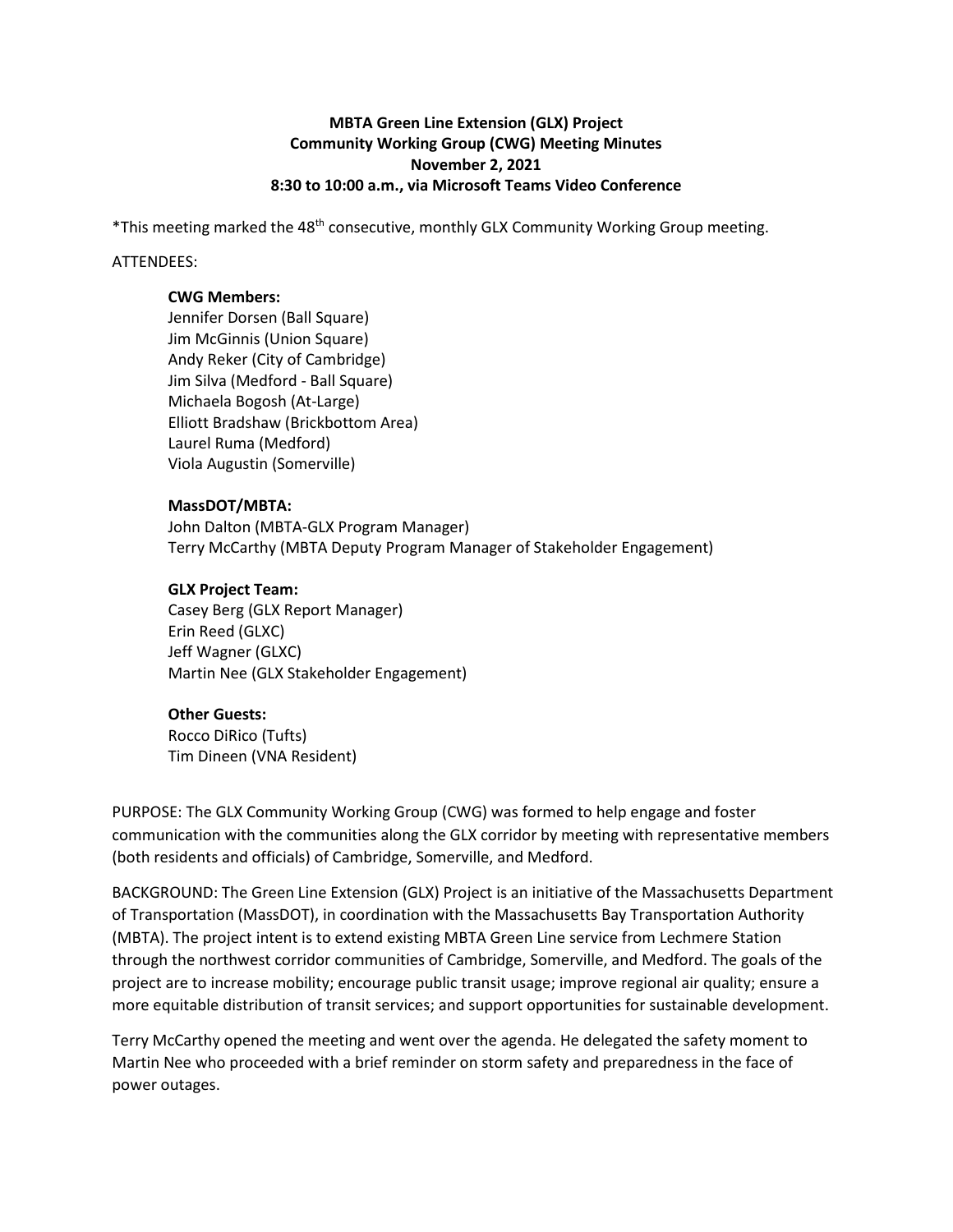The meeting was turned over to John Dalton, GLX Program Manager, who thanked the members of the Community Working Group for their service and dedication over the past 48 months. He recognized the high level of commitment exhibited by the members as evidenced by the group's faithful attendance every month for four years. He also recognized the valuable liaison role they provide between the project and the community.

John then proceeded to highlight the project's construction in recent years using a series of before and after images depicting:

- Lechmere Station
- Union Square Station
- Red Bridge Viaducts
- The Vehicle Maintenance Facility
- The Community Path
- East Somerville Station
- Gilman Square Station
- Magoun Square Station
- Ball Square Station
- Medford/Tufts Station

Following his progress report, John opened it up for questions.

Question: Laurel Ruma asked John to provide insight on the project's recent schedule revision for opening the Union Branch, now anticipated in March 2022. She also asked if the opening of the Medford Branch is still expected in May 2022.

Answer: John explained the schedule revision is multifaceted and is not attributed to any individual cause. He outlined several contributing factors including supply chain interruptions, the contractor's underestimation of productivity rates, testing and commissioning challenges, and external delays in securing critical utility services. John also said the project continues to push for a May opening of the Medford Branch.

Comment: Laurel Ruma voiced her frustration on the project schedule being revised. She would like to see more communication concerning project schedule. She also voiced concern that focusing resources on the Union Branch may affect progress on the Medford Branch.

Jeff Wagner, GLXC Public outreach, followed with an overview of recent construction activities. He presented visual images and updates on:

- Changing conditions and safety protocols with electrified rail
- The Vehicle Maintenance Facility
- Light rail track placement
- Systems installation and integration
- Union Square Station platform
- Lechmere Station platform and bicycle facilities
- Medford Street Bridge
- School Street Bridge